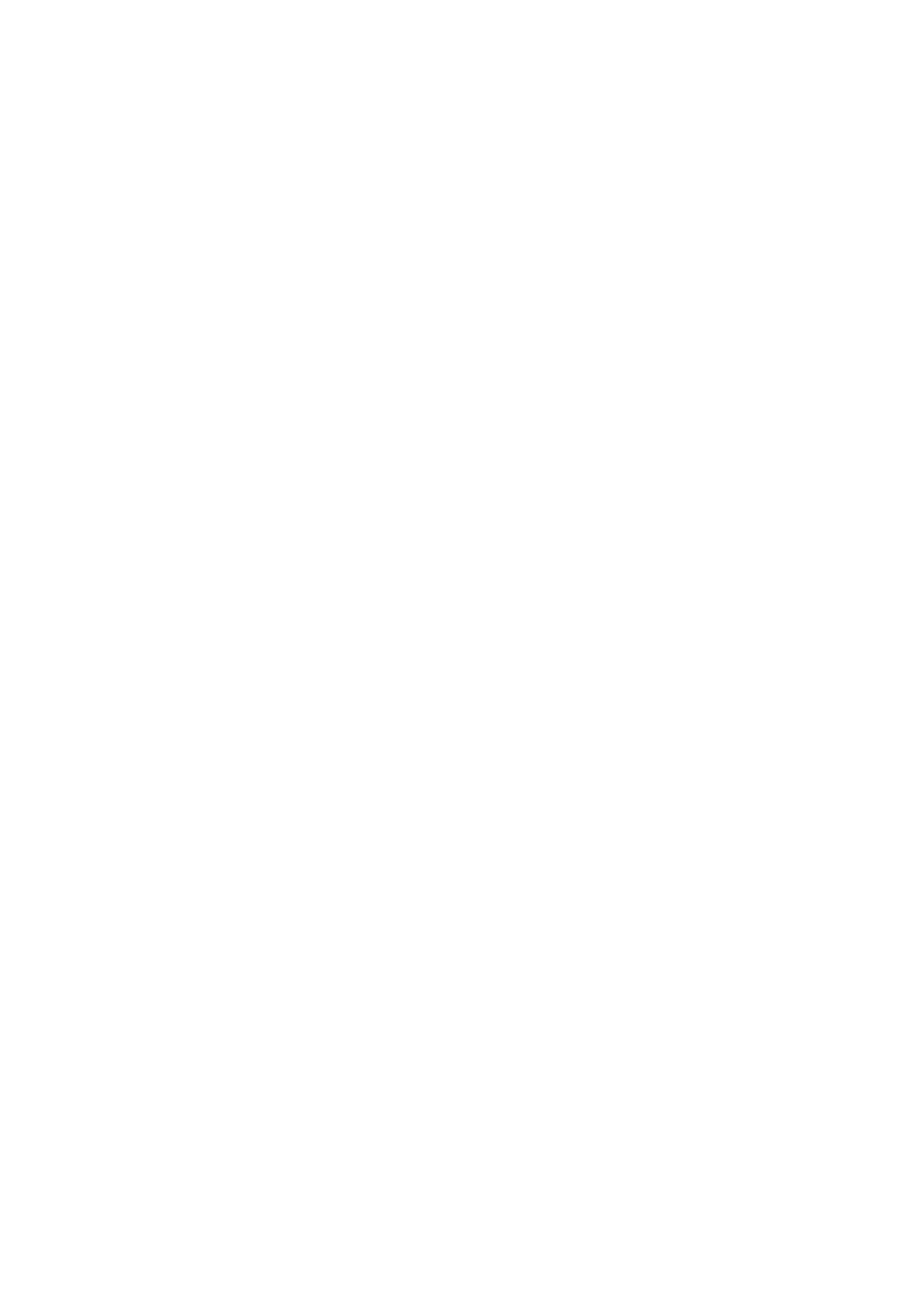# **Contents**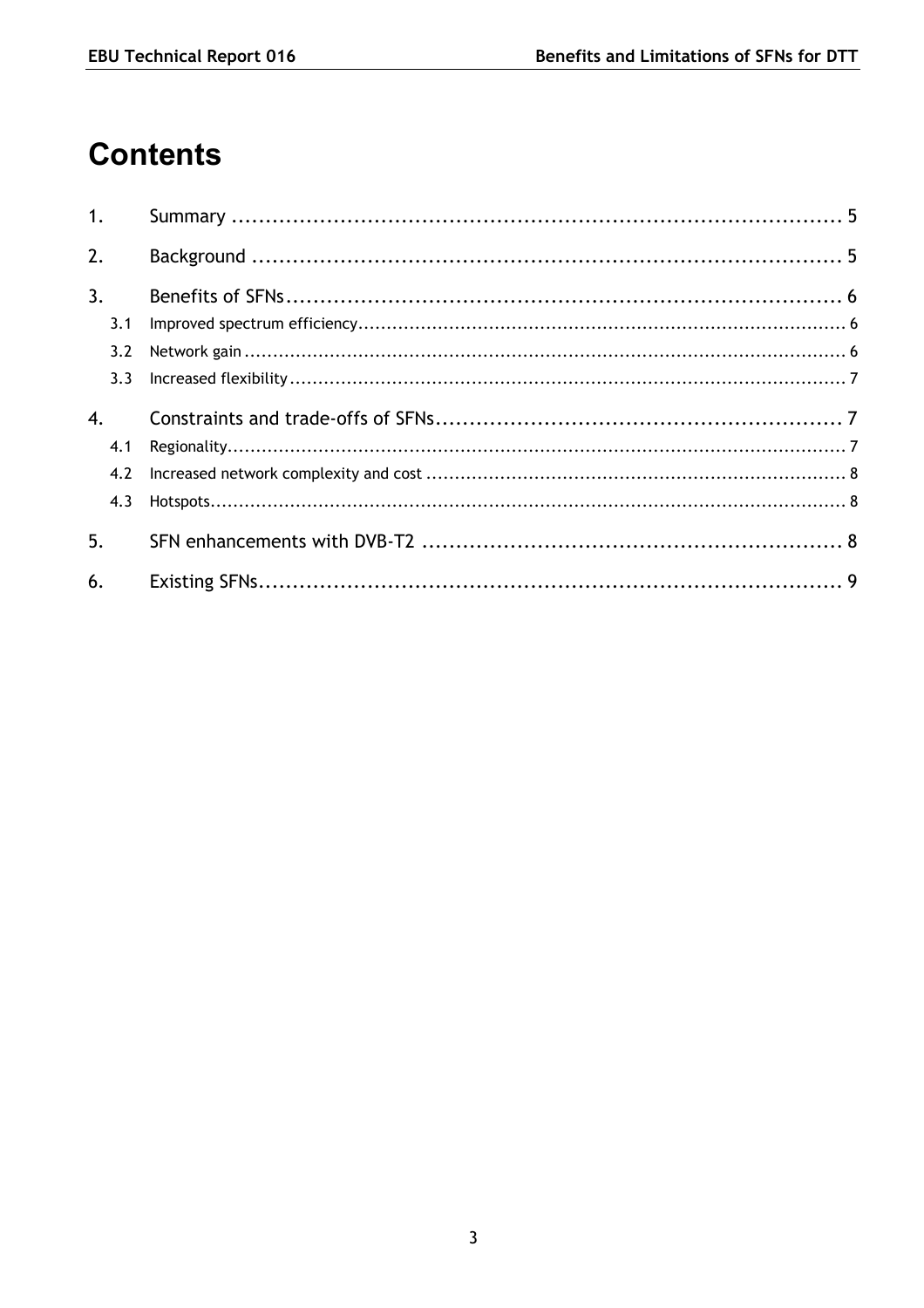$\overline{a}$ 

Page intentionally left blank. This document is paginated for two sided printing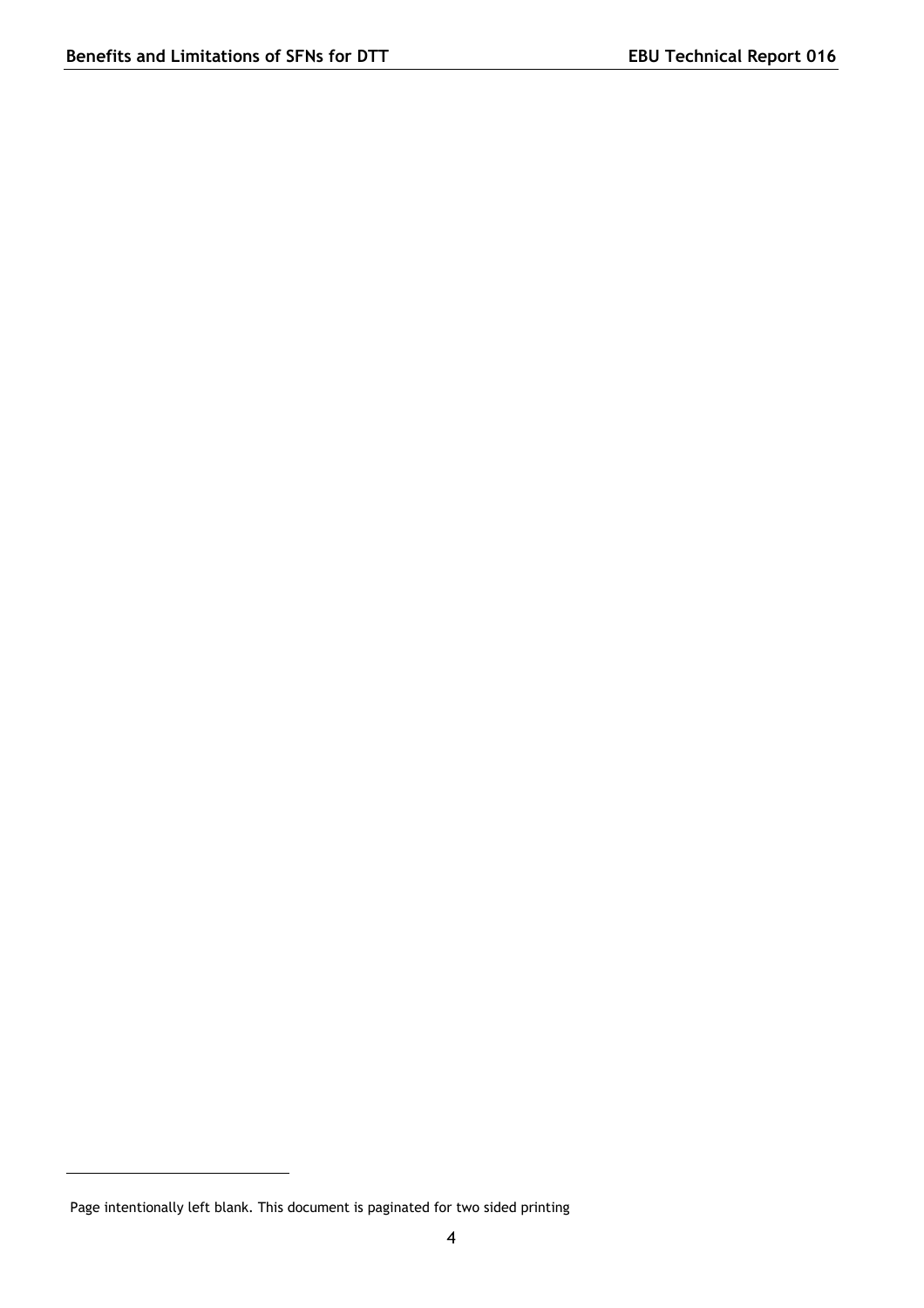# **Benefits and limitations of Single Frequency Networks (SFNs) for DTT**

**Keywords**: Digital Terrestrial Broadcasting, DTT, Single Frequency Network, SFN.

#### <span id="page-4-0"></span>**1. Summary**

Single Frequency Networks (SFNs) have a number of advantages over Multiple Frequency Networks (MFNs), in particular they have a potentially higher spectrum efficiency, the possibility to improve the quality of coverage and more flexibility for network implementation. Broadcasters currently benefit from these capabilities as they have implemented SFNs in many European countries. For broadcasters Single Frequency Networks are a well-established and mature technique.

A number of technical and non-technical constraints are associated with the benefits of SFNs described below. Consequently, not all the benefits of SFNs can be maximized at the same time.

A principal requirement for broadcast networks is to provide coverage over a service area defined by political, editorial, economic and practical considerations. Public service broadcasters also have constitutional obligations to meet specific service and coverage objectives. These requirements must all be taken into account and will influence the degree to which the benefits of SFNs can be achieved.

At the same time, technical issues require trade-offs to be made between the geographical size of a Single Frequency Network, its robustness, its capacity and cost. The larger the size of the SFN, the more difficult, and costly, it is to ensure that a given capacity is available throughout the service area. These constrains are not present in MFNs which could be better suited in some cases.

In principle, SFNs are more spectrally efficient than MFNs if service areas are large, of similar shape and size, and do not overlap. Conversely, where there are many small service areas, differing significantly in shape and size and that are either adjacent or overlapping, there will be marginal difference in the spectrum efficiency, if any, between SFNs and MFNs. In practice, service areas are different and therefore the choice between MFNs and SFNs will depend on what option is most efficient.

National regulators and broadcasters alike are strongly motivated to opt for SFNs whenever practical because of the potentially large benefits. The use of SFNs is appropriate so long as they help to fulfil the requirements for the network coverage and performance while taking into account all the other considerations.

#### <span id="page-4-1"></span>**2. Background**

Broadcast networks are designed to provide coverage over a given, pre-defined geographical area, commonly called the service area. These areas could be as large as an entire country or as small as a single town. In practice one can distinguish between national, regional and local areas. In all cases service areas are defined by a mixture of political, editorial, economic and practical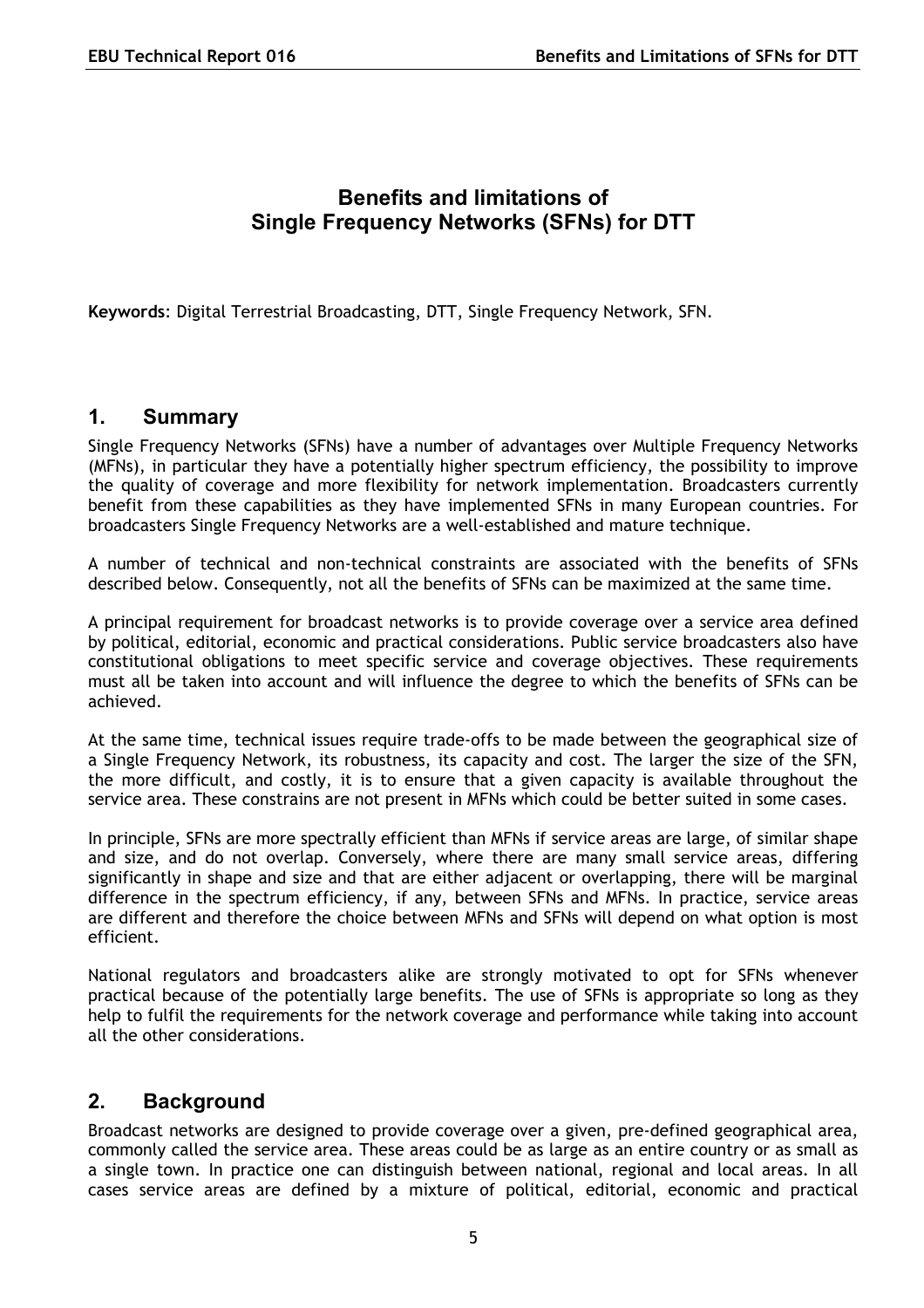considerations.

Broadcast networks are planned to match an intended service area as closely as possible. In most cases service areas are large enough to require multiple transmitters to provide the desired coverage.

The introduction of digital broadcast systems such as DVB-T/T2 and T-DAB gave the possibility of using Single Frequency Networks (SFNs), in which the same frequency is assigned to all transmitters in a given service area. This is a different approach to the traditional one where each transmitter is assigned its own, separate channel frequency. The latter is known as Multiple Frequency Networks (MFNs).

One of the main benefits expected of SFNs is their ability to use spectrum (a scarce resource) in a more efficient way than with MFNs. With an SFN it may be possible to provide coverage over a large area using only a single channel frequency, whereas an MFN would require multiple channels, although they would not be used throughout the whole service area. However, the improved spectral efficiency of an SFN comes with trade-offs and constraints that do not exist in an MFN. These trade-offs and constraints require broadcasters to choose the network type that best suits their needs. Based on these considerations, broadcasters have already implemented SFNs in many European countries since digital broadcasting services were introduced.

This document elaborates on the main benefits, constraints and trade-offs of SFNs and provides some background to the implementation of SFNs in Europe.

# <span id="page-5-0"></span>**3. Benefits of SFNs**

#### <span id="page-5-1"></span>*3.1 Improved spectrum efficiency*

Compared to an MFN of similar capability, a well-designed SFN can offer improvements in spectrum efficiency and this is realised in many cases in Europe where broadcasters use SFNs in their networks.

In principle, SFNs are more spectrally efficient than MFN if service areas are large, of similar shape and size, and do not overlap. Conversely, where there are many small service areas, differing significantly in shape and size and that are either adjacent or overlapping, there will be marginal difference in the spectrum efficiency, if any, between SFNs and MFNs.

In reality service areas are not homogeneous because they are defined by editorial requirements and take into account topography, infrastructure and population distribution. The choice between MFNs and SFNs will therefore depend on what option is most efficient.

Networks in one country have an impact on the networks in nearby countries. The overall spectrum efficiency must therefore be assessed by taking into account the outcome across the entire planning area, not within a single country in isolation.

Furthermore, there is a trade-off between the choice of the network configuration (SFN or MFN) and the achievable transmission capacity (e.g. in Mbit/s). This will be further explained in § 4.1.

#### <span id="page-5-2"></span>*3.2 Network gain*

SFNs can exhibit network gain, where signals from more than one transmitter contribute towards a higher received signal level and lower variability from one location to another. These qualities can improve coverage compared to an MFN network. For portable or mobile reception, the network gain can be an essential contribution to overall coverage, improving the signal's reliability and potentially allowing lower transmitter powers. In networks relying on roof-top antenna reception,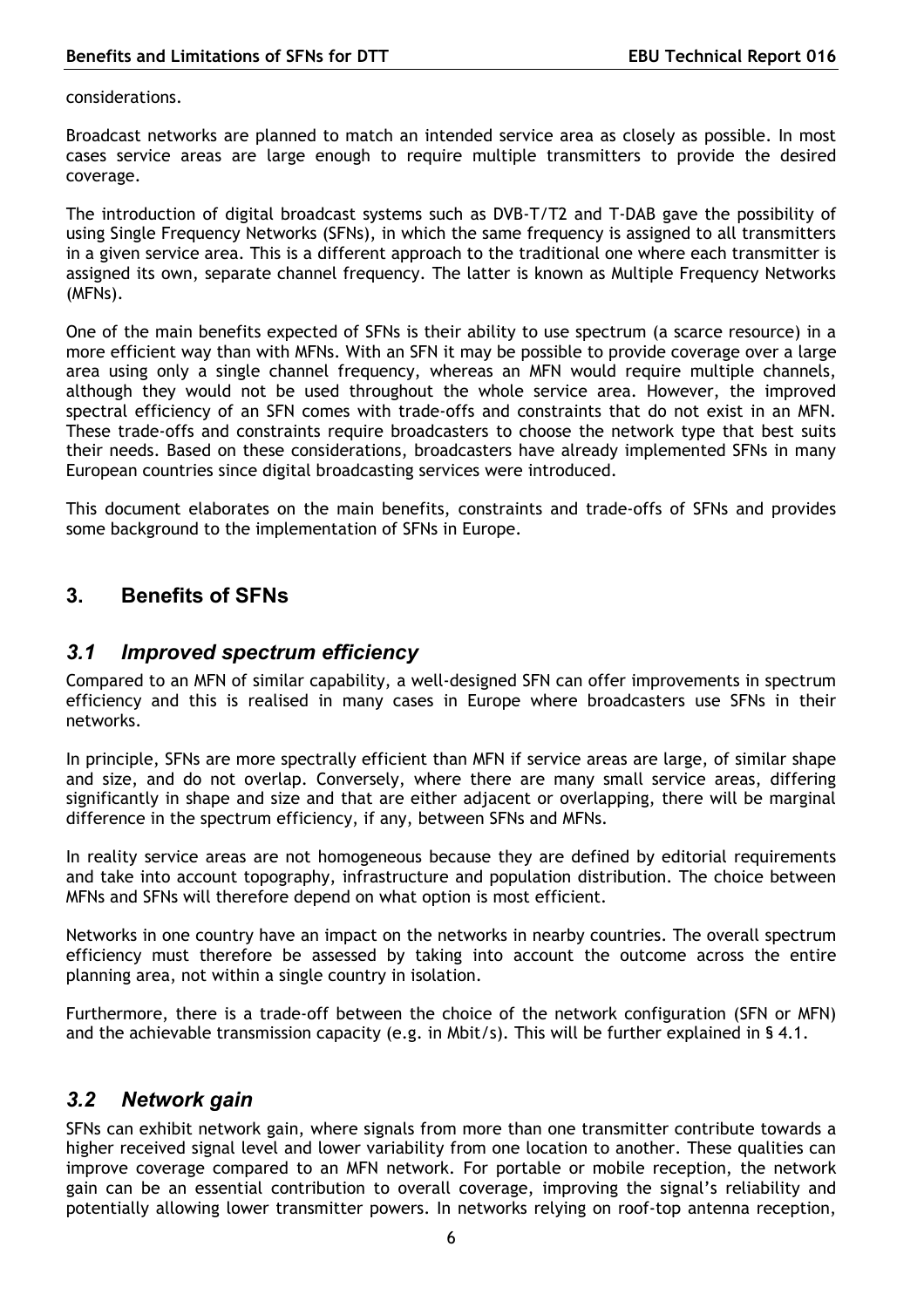this benefit may not be significant.

#### <span id="page-6-0"></span>*3.3 Increased flexibility*

SFNs give more flexibility to broadcasters and network operators when coordinating and implementing their networks.

SFNs enable allotment planning which can simplify the technical aspects of the frequency coordination process as the detail of the transmission network does not need to be known in advance - the details can be determined later in the implementation phase. Overall there is no reduction in network planning effort because work is shifted from the coordination phase to the network implementation phase. This does not mean that the network implementation is easier than in the case of MFN, as explained in § 4, but it may just be more flexible.

SFN allotments also allow network coverage to be progressively modified or improved by adding further transmitters without the need for re-planning frequency use or additional frequency coordination as long as the constraints of the frequency plan are respected. This would make it easier to improve the coverage quality step by step, as for example when enhancing coverage from fixed rooftop reception to portable reception.

## <span id="page-6-1"></span>**4. Constraints and trade-offs of SFNs**

#### <span id="page-6-2"></span>*4.1 Regionality*

 $\overline{a}$ 

Regional and local transmissions are one of the key advantages of terrestrial transmissions compared to other delivery platforms. In most countries Public Service Broadcasters have a constitutional requirement to provide regional and local content, as well as national services, in order to realise important social and cultural benefits. For example, in the UK, approximately 27 regions are required for each of the two main national programmes.

Commercial broadcasters usually have similar requirements for regionality, but with the added incentive to provide targeted advertising for local and regional businesses. The ability to provide regional advertising is often integral to the broadcasters' business plan and highly valued by regional and local businesses that are willing to pay a premium for that service.

As the content distributed within an SFN has to be identical throughout the SFN area, it is not efficient to offer different regional content within a single SFN covering multiple regions (e.g. national). To do so would not be economically or spectrally efficient and would rule out the possibility of a European-wide SFN or national SFNs that all use the same channel over Europe.

Even without the constraints imposed by editorial requirements, SFNs cannot be used over arbitrarily large areas because of self-interference. The larger the SFN area, the more difficult it is to mitigate self-interference.

There are three main ways of overcoming self-interference; adopting a more robust transmission mode, increasing the guard interval<sup>[1](#page-6-3)</sup> or by adding new transmission sites to increase the network density. The first two options reduce capacity while the third significantly increases costs. SFNs therefore introduce an additional trade-off between the competing factors of cost, capacity and coverage.

<span id="page-6-3"></span><sup>&</sup>lt;sup>1</sup> A key parameter in a Single Frequency Network is the 'guard interval'; this defines the size of a SFN's area and has an inverse relationship to the capacity in a DTT signal. Making the SFN's area larger requires a longer guard interval, which decreases capacity.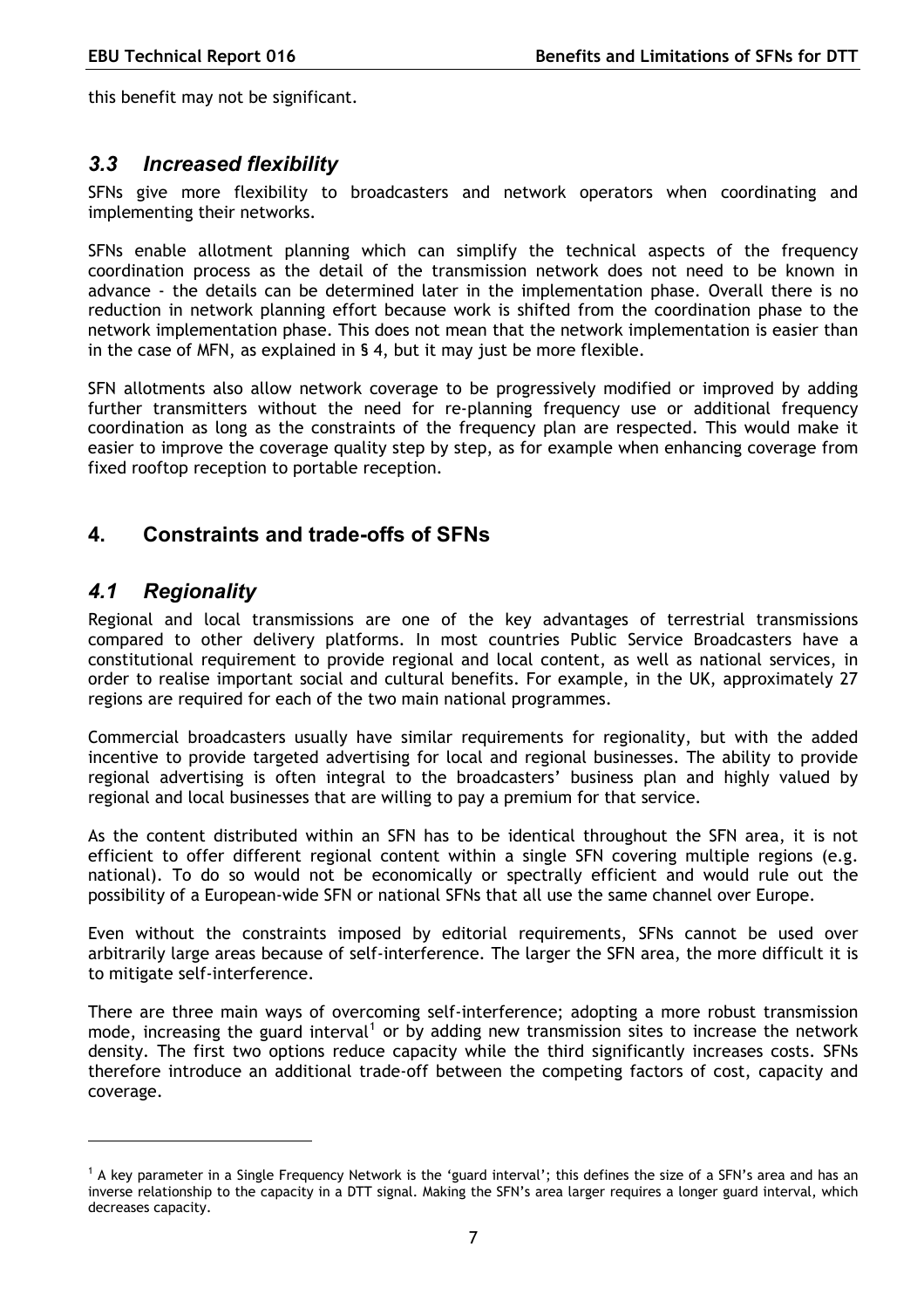The potential impact of self-interference in SFNs, together with editorial, commercial and capacity requirements necessitate broadcasters to choose the network architecture that best suits their needs in each case. In particular it cannot always be assumed that SFNs will be more efficient than MFNs.

#### <span id="page-7-0"></span>*4.2 Increased network complexity and cost*

SFNs are technically more complex than MFNs. As such, SFNs require timing synchronisation and more complicated signal distribution.

As all transmitters in an SFN network use the same channel they cannot be operated independently. Subsequently, to work correctly the transmitters require a high degree of timing synchronisation, which makes network design and operation more demanding compared to an MFN. This entails some additional cost.

One of the main costs of a network is the distribution of content to the transmitters. In an MFN it is common to take the off-air signal from a main transmitter and re-broadcast it with relay transmitters. This network architecture is extremely cost efficient and is subsequently widely adopted. In SFNs this relay system becomes more difficult to implement and may not be possible in many cases. The consequence could be a significant rise in network costs as a dedicated means of distributing the signal could be required<sup>[2](#page-7-3)</sup>.

# <span id="page-7-1"></span>*4.3 Hotspots*

 $\overline{a}$ 

In some parts of Europe, despite the use of SFNs, it has already become difficult to accommodate the required number of multiplexes<sup>[3](#page-7-4)</sup> in the available spectrum. Such areas are commonly called 'hotspots'. They usually occur because of their geographical situation but also because of the need to serve many different cultural and linguistic communities within small geographical areas. Examples of 'hotspots' in Europe are the areas around Luxembourg and the Baltic and the Adriatic seas. These areas have the highest spectrum demand in an equitable frequency plan and therefore set the minimum number of frequency channels allocated in a successful plan.

In these areas administrations are already making extensive use of SFNs to satisfy as many requirements as possible, which has permitted the spectrum efficiency in these areas to approach the practical maximum.

## <span id="page-7-2"></span>**5. SFN enhancements with DVB-T2**

DVB-T2 is a significant upgrade of the DVB-T specification and would allow more efficient SFNs. However, although DVB-T2 has the ability to enhance  $SFNs<sup>4</sup>$  $SFNs<sup>4</sup>$  $SFNs<sup>4</sup>$ , and therefore introduces more flexibility, it does not remove the constraints mentioned above, in particular the non-technical considerations. These constraints must be taken into account and will influence the degree to which the benefits of DVB-T2 and SFNs can be realised.

Using DVB-T2, it may be an option to cover large service areas with a single SFN, larger than those currently possible with DVB-T. However, DVB-T2 may not always offer enough enhancements for SFNs to efficiently cover arbitrarily large geographical areas because self-interference cannot be

<span id="page-7-3"></span> $^2$  These are usually either physical optical-fibre lines or dedicated microwave links.

<span id="page-7-4"></span> $3$  A multiplex carries several broadcast programmes combined in a single transmission signal.

<span id="page-7-5"></span><sup>&</sup>lt;sup>4</sup> With similar conditions of reception and for similar data capacity, the guard interval can be increased to reduce the SFN self interference and therefore extend and improve coverage.